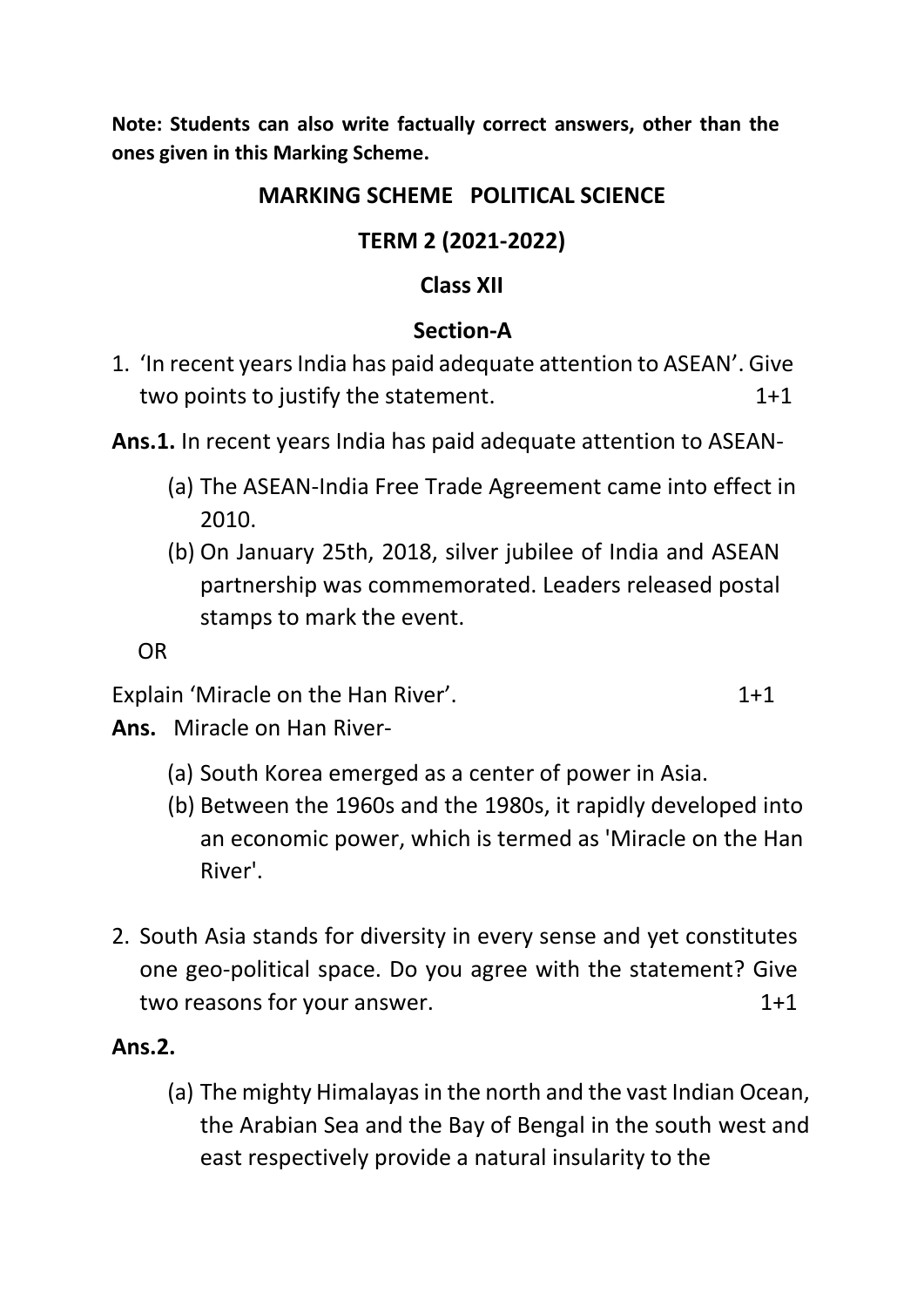region which is largely responsible for the linguistic, social and cultural distinctiveness of the subcontinent.

(b) The various countries in South Asia do not have the same kind of political systems but democracy has become an accepted norm in this region.

Thus, yes, South Asia stands for diversity in every sense and yet constitutes one geo- political space.

3. Why do you think India is now considered as an important centre of power? 1+1

**Ans.3.** The 21<sup>st</sup> century India is being seen as an important emerging global power-

- (a) The economic, cultural and strategic position of the country with the population of more than 135 crores is very strong.
- (b) From a strategic perspective, the military of India is selfsufficient with indigenous nuclear technology, making it another nuclear power.
- (c) From an economic perspective, targeting the goal of a \$5 trillion economy, a competitive huge market, and ancient inclusive culture with 200 million people of Indian diaspora spreading across the globe impart distinct meaning and salience to India as a new center of power in the 21st century. (Any two points)
- 4. American involvement in South Asia has rapidly increased after the Cold War. Give two examples to illustrate. 1+1

#### **Ans.4.**

(a) The United States has had good relations with both India and Pakistan since the end of the Cold War and increasingly works as a moderator in India- Pakistan relations.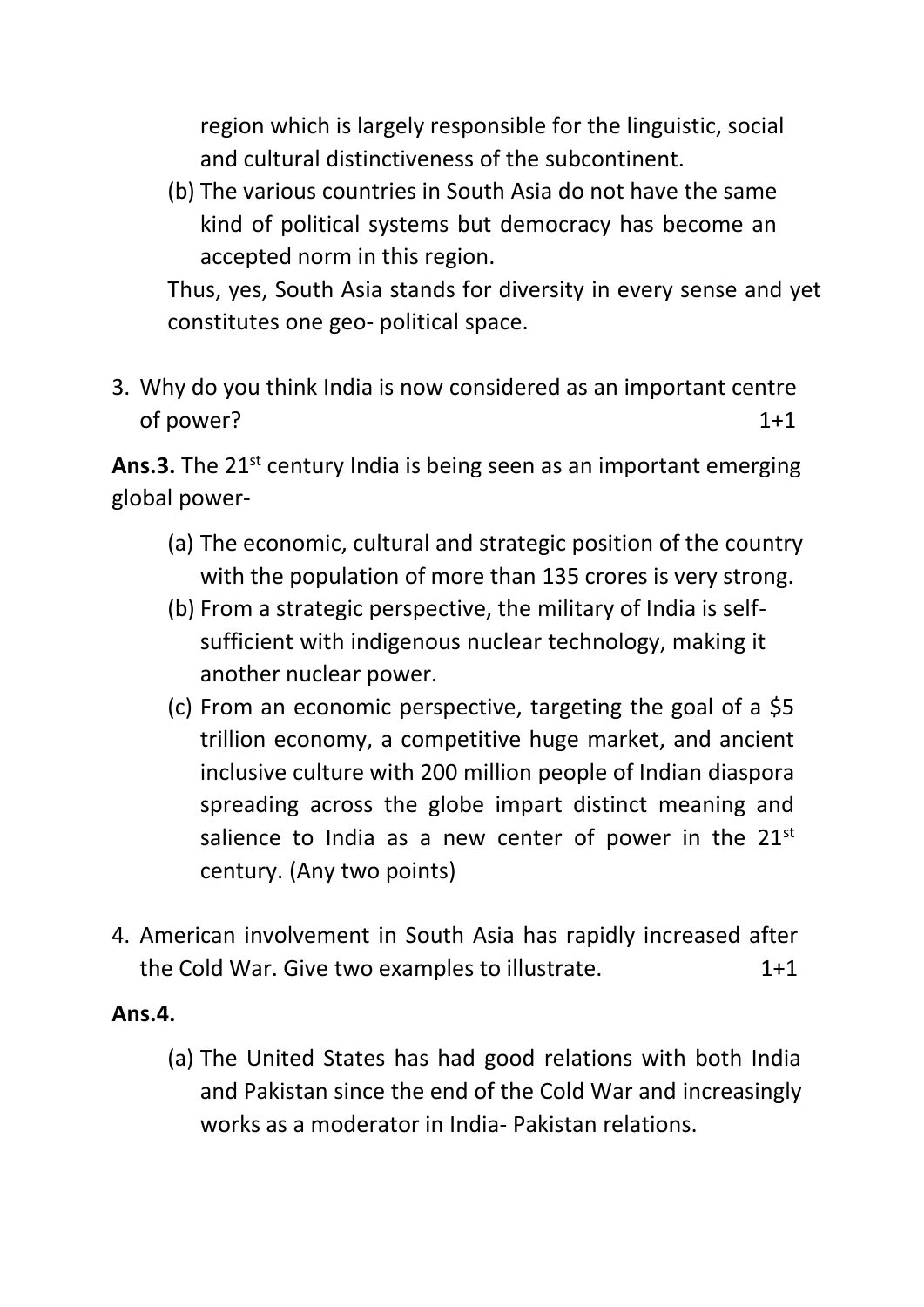- (b) The Economic reforms and liberal economic policies in both the countries have greatly increased the depth of American participation in the region.
- (c) The large South Asian Diasporas in the US and the huge size of the population and markets of the region also give America an added stake in the future of regional security and peace. (Any two points)
- 5. Evaluate the role of SAARC in facilitating the economic cooperation in the South Asian region. 1+1

## **Ans.5.**

- (a) The South Asian Association for Regional Cooperation (SAARC) is a major regional initiative by the South Asian States to evolve cooperation through multilateral means. It began in 1985 SAARC members signed the South Asian Free Trade Agreement (SAFTA) in 2004 which promised the formation of a free trade zone for the whole of South Asia.
- (b) A new chapter of peace and cooperation might evolve in South Asia if all the countries in the region allow free trade across the borders.
- 6. The first general election was postponed twice. Give two reasons for the same. The same of the same of the same of the same of the same of the same of the same of the same of the same of the same of the same of the same of the same of the same of the same of the same of the same of the
- **Ans.6.** The first general election was a mammoth exercise-
	- (a) 17 crore eligible voters were to elect about 3,200 MLAs and 489 members of Lok Sabha.
	- (b) Only 15% of the voters were literate.
	- (c) In the first draft of the rolls, names of nearly 40 lakh women were not recorded in the list. (Any two points)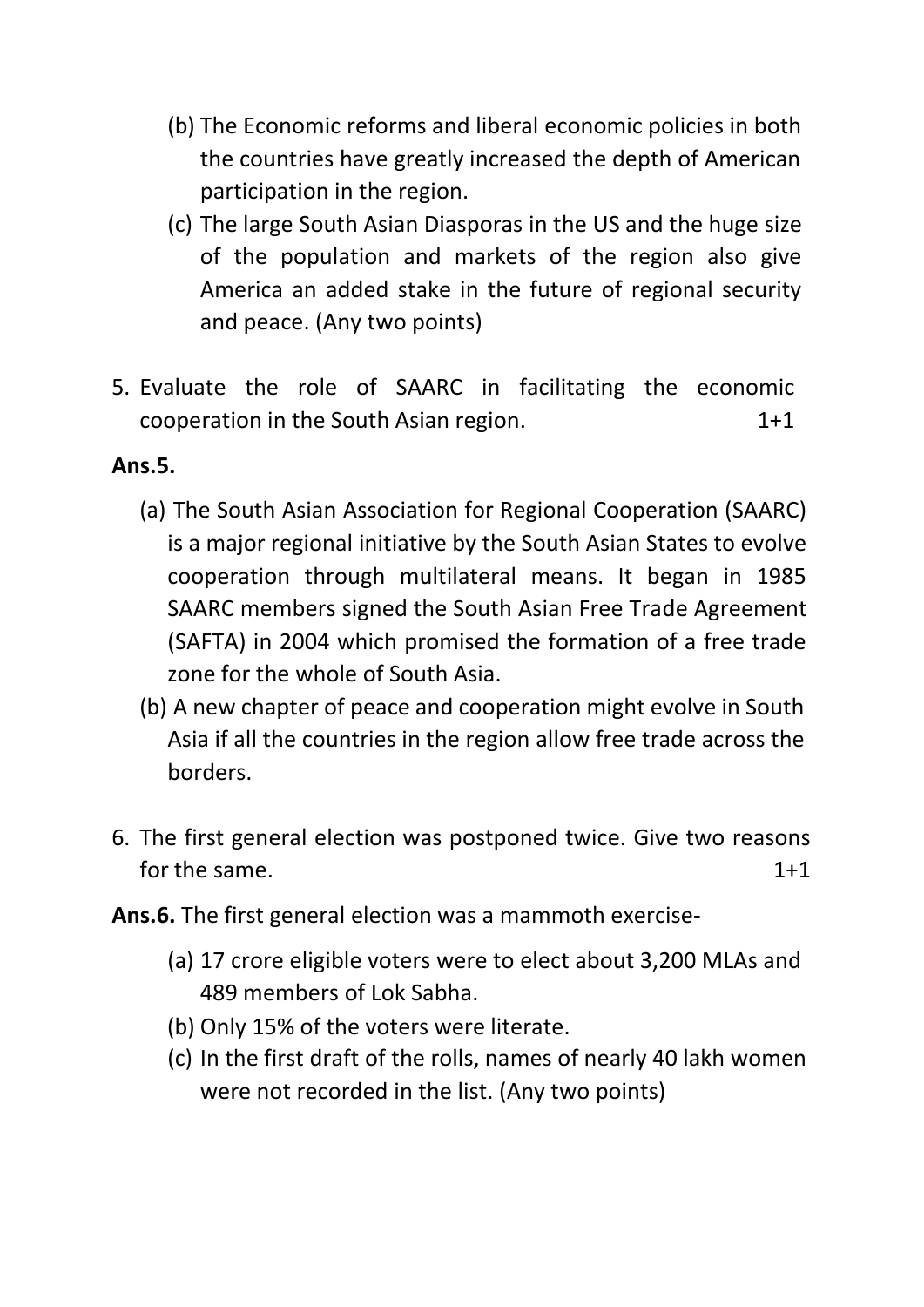7. Explicate two features of a Coalition Government. 2+1

#### **Ans.7.**

- (a) When no single party gets a majority and two or more than two parties join together a form a government, it is called a Coalition Government.
- (b) Various small parties usually play a crucial role in forming a Coalition Government.
- (c) Position of the Head of Government usually remains weak as he/she has to appease all the stakeholders in the government. (Any two points)
- 8. Name the leader who led a peoples' march to Parliament in 1975 and state as to what was unique about this march. 1+1

#### **Ans.8.**

- (a)Loknayak Jayprakash Narayan was the leader who led peoples' march to Parliament.
- (b)This was one of the largest political rallies ever held in the capital during those times.

## **SECTION-B**

9. Compare the European Union with ASEAN. 2+2

**Ans**.**9.** The European Union-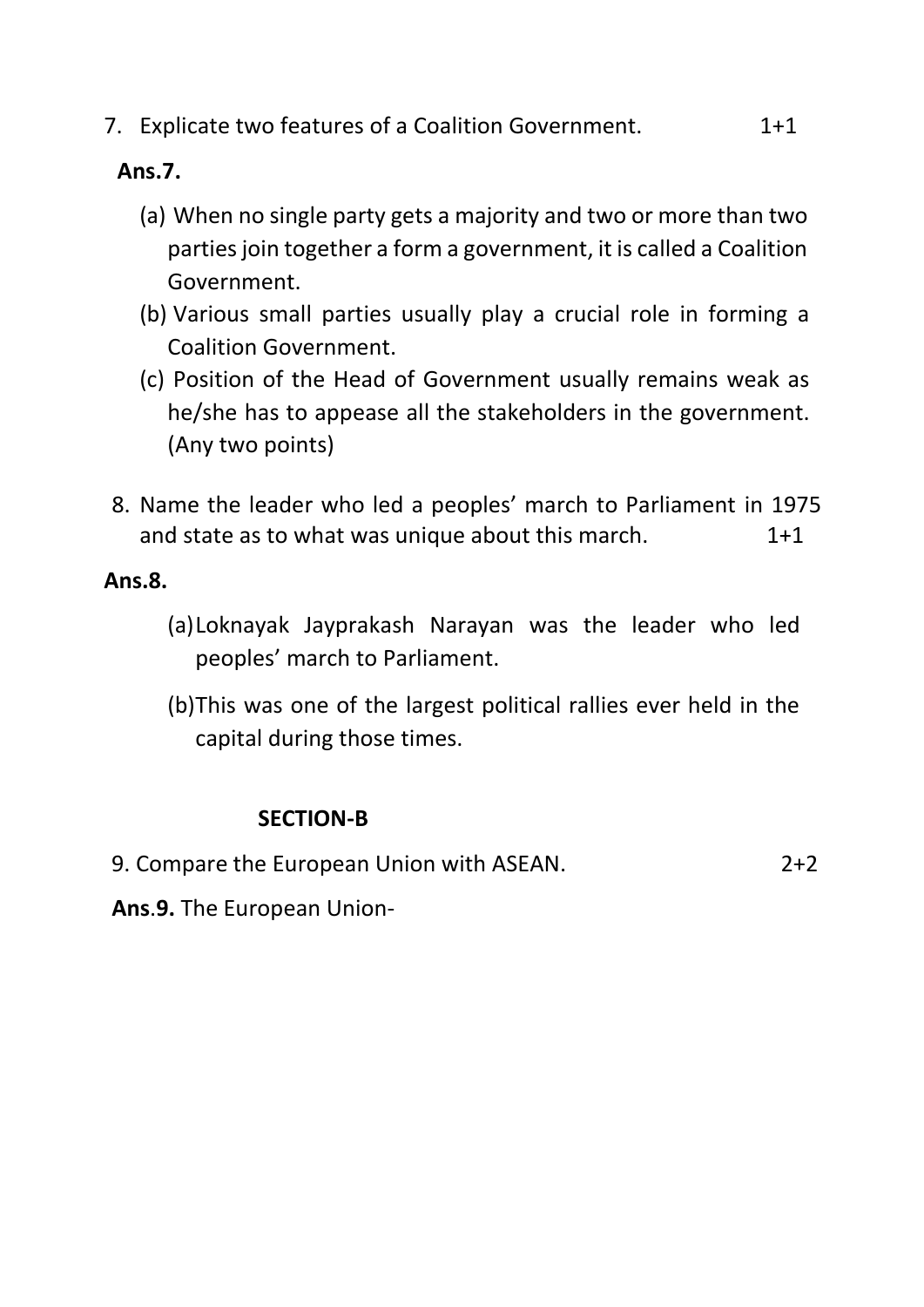- (a) After the Second World War, the Organization for European Economic Cooperation (OECC) was established by America, under the Marshall Plan.
- (b) The process of economic integration of European capitalist countries proceeded systematically and the Council of Europe was established in 1949.
- (c) This led to the formation of the European Economic Community in 1957. After the collapse of Soviet bloc, EuropeanUnion was established in 1992.
- (d) It has its own flag, anthem, founding date and currency. European Union was the world's largest economy in 2005. It had a GDP of more than US \$ 12 trillion in 2005. (Any two points)

ASEAN-

- (a) Association of South East Asian Nations (ASEAN) was established in 1967 by five countries of this region –Indonesia, Malaysia, the Philippines, Singapore and Thailand by signing the Bangkok Declaration.
- (b) ASEAN countries have adopted the "ASEAN Way" as a form of interaction that is informal, non-confrontationist and cooperative.
- (c) In 2003, ASEAN moved along the path of establishing an ASEAN Community comprising three pillars, namely, the ASEAN Security Community, the ASEAN Economic Community and the ASEAN Socio-Cultural Community.
- (d) ASEAN had several agreements in place by which member states promised to uphold peace, neutrality, cooperation, noninterference and respect for national differences and sovereign rights. ASEAN economy is growing much faster than other countries.
- (e) ASEAN has focused on creating a Free Trade Area (FTA) for investment, labor and services. ASEAN Vision 2020 had defined an outward- looking role for ASEAN in the international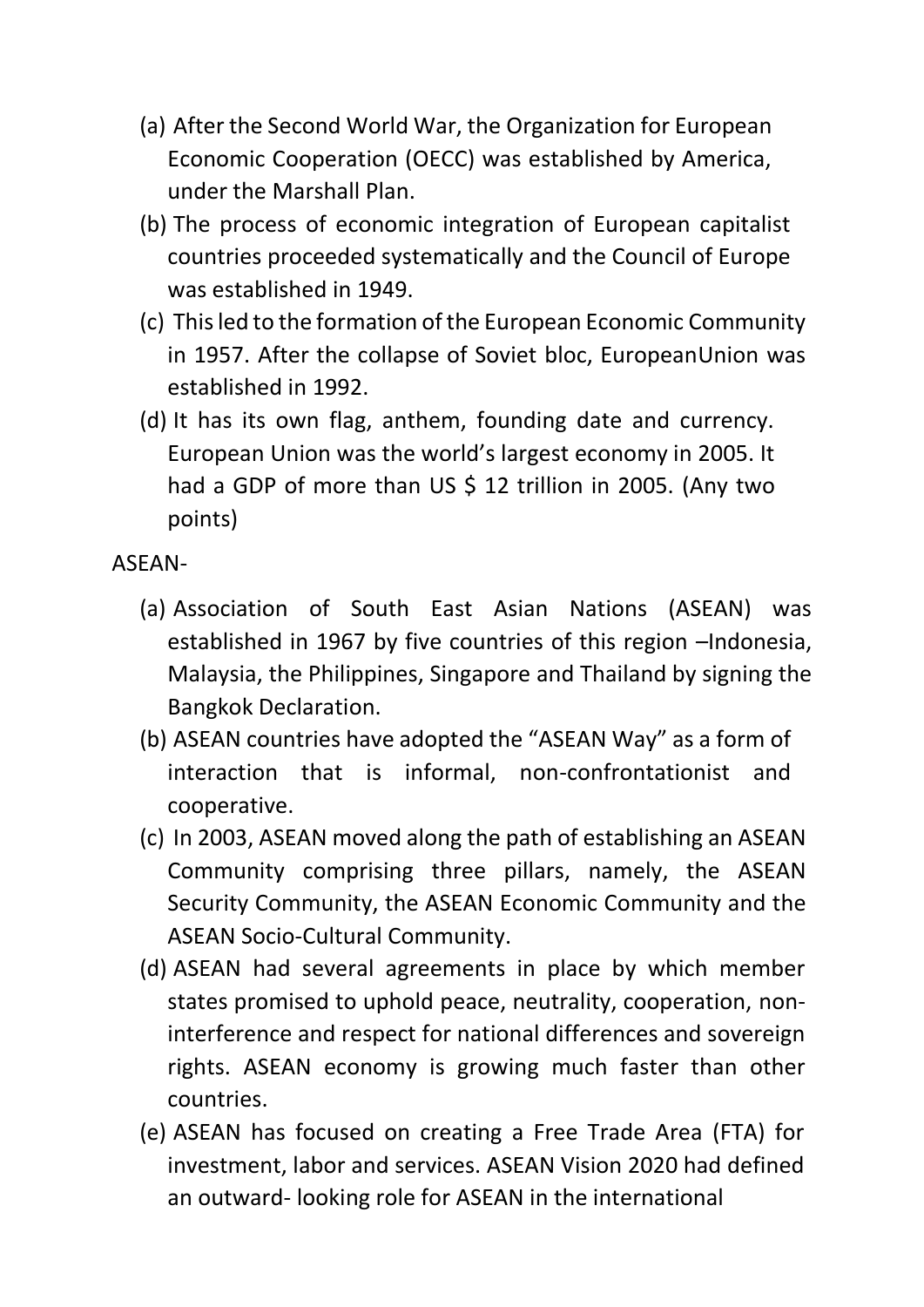community. ASEAN policy has been to encourage negotiation over conflicts in the region. (Any two points)

10. Describe various issues regarding the National Emergency of 1975 in India. 1+1+1+1

**Ans.10.** The various issues regarding the National Emergency of 1975 in India are as follows:

(a) There were arrests of political workers and undue restrictions on the press.

(b) The Emergency directly affected the lives of common people in many cases. Fundamental Rights of the people were suspended. Torture and custodial deaths occurred during the Emergency and arbitrary relocation of poor people also took place.

(c) The Constitution simply mentioned 'internal disturbances' as the reason for declaring Emergency. Before 1975, the Emergency was never proclaimed on this ground.

(d) Although the then government argued that in a democracy, the opposition parties must allow the elected ruling party to govern according to its policies. It felt that frequent recourse to agitations; protests and collective action are not good for democracy.

(e) Supporters of the then Prime Minister also held that in a democracy, one cannot continuously have extra-parliamentary politics targeting the government. This leads to instability and distracts the administration from its routine task of ensuring development. (Any four points)

11. In the given outline political map of India, four states have been marked as (A), (B), (C), (D). Identify these states on the basis of the information given below and write their correct names in your answer book along with their respective serial number of the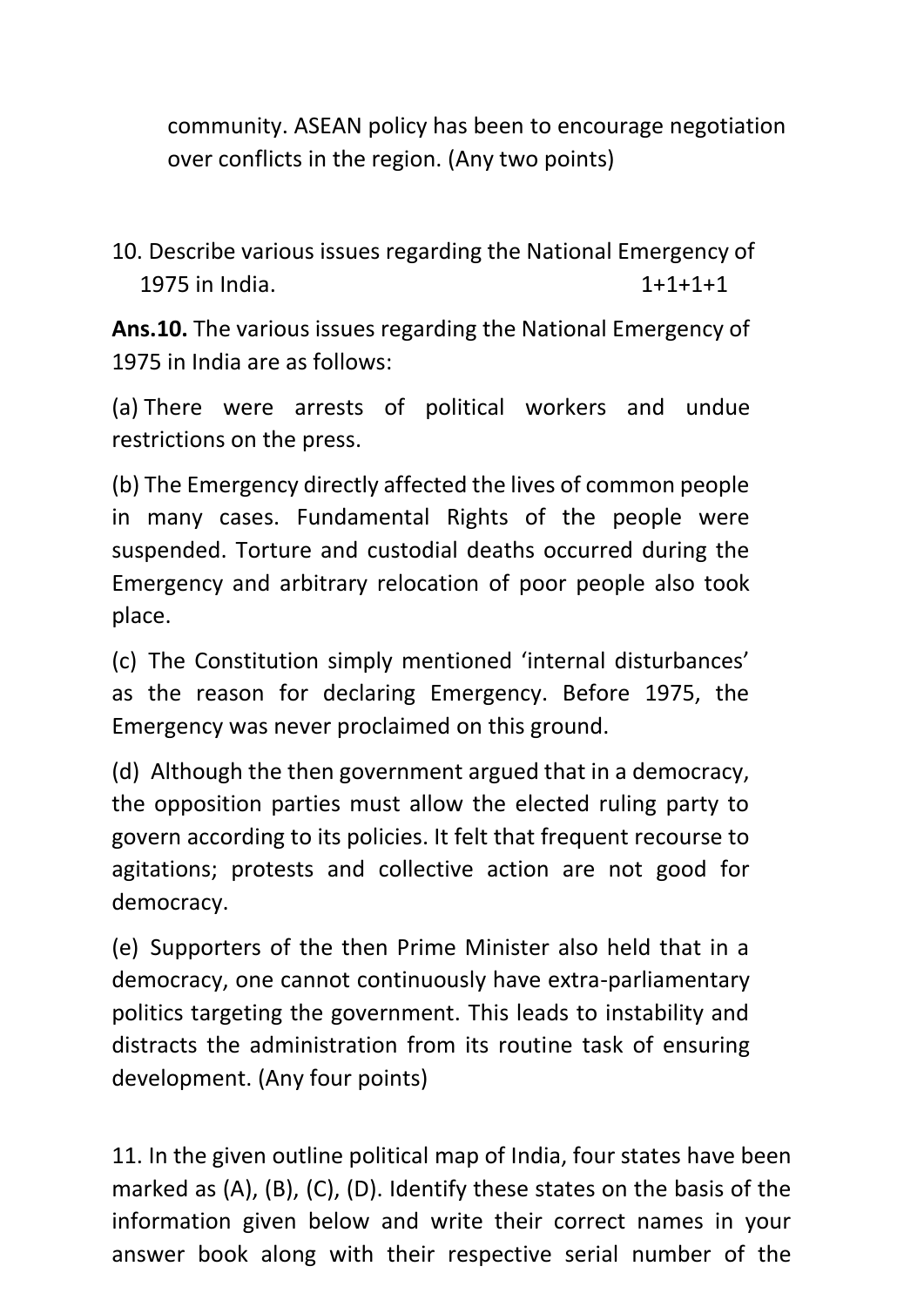information used and the concerned alphabets as per the format that follows: 1+1+1+1

(i)The state to which Minister for Communications in the first ministry of free India belonged.

(ii) The state to which the former Prime Minister Morarji Desai was related

(iii). The state to which S. Nijalingappa belonged.

(iv)The state related to former Congress President K. Kamraj.

| Sr. Number of the | <b>Alphabet</b> | <b>Name of State</b> |
|-------------------|-----------------|----------------------|
| information used  | concerned       |                      |
|                   |                 | <b>Uttar Pradesh</b> |
|                   |                 | Gujarat              |
| ΪĤ                | B               | Karnataka            |
| ÏV                |                 | <b>Tamil Nadu</b>    |

This question is for **Visually impaired candidates only** in lieu of question no. 11.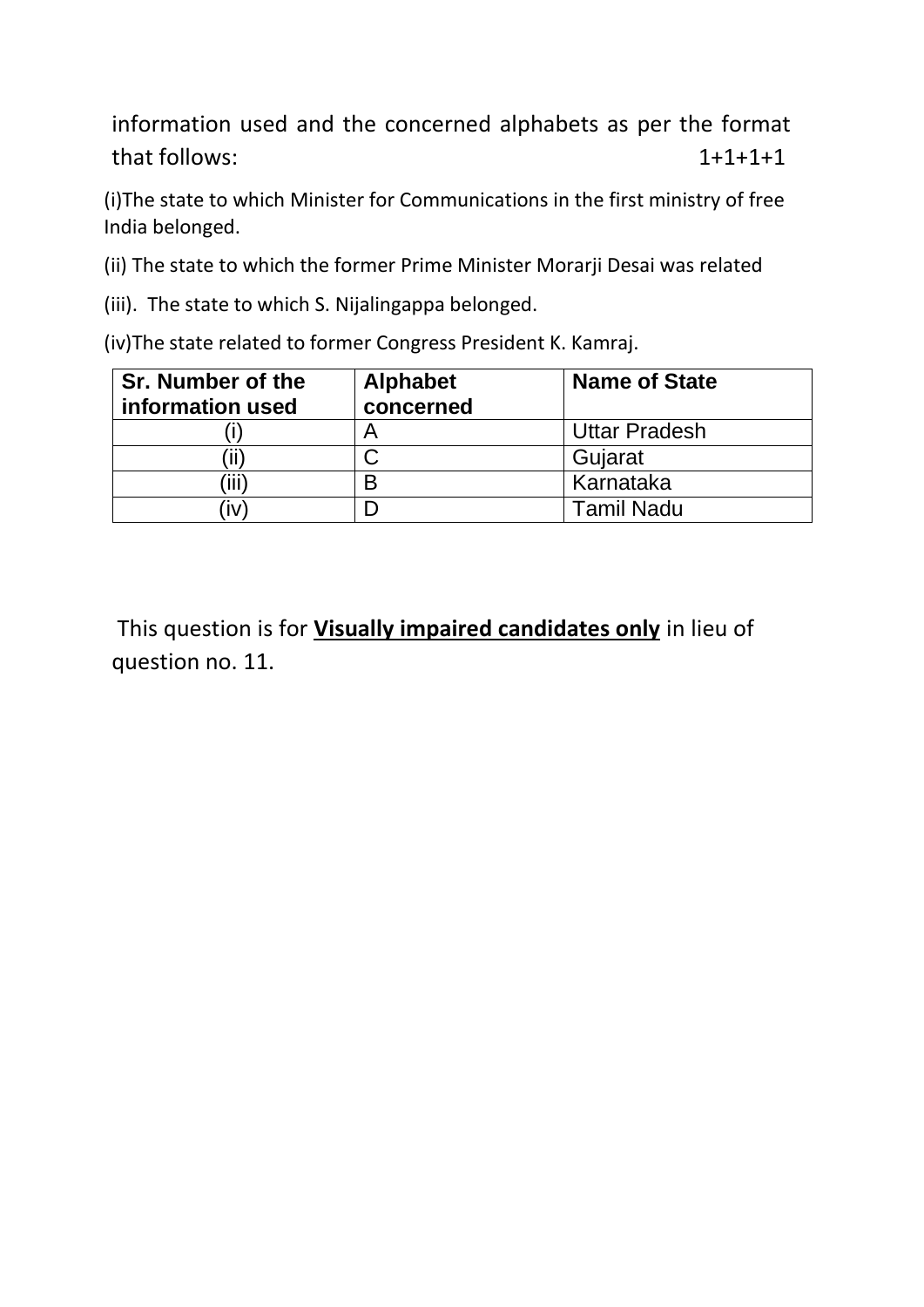11 A. What is the meaning of Defection in terms of Indian politics? Describe any two demerits of defection. 2+2

**Ans.11 A.** The change of political loyalty by an elected public representative is known as defection. In other words, when an elected public representative leaves his political party and join otherparty due to personal and political differences or makes a new political party or vote against parent party without formally leaving the party, then it is known as defection.

Demerits of defection -

- (a) Opportunistic and unethical politics of anti-defection has helped removing anti-social elements into active politics. Buying of party defected elected representatives has increased political corruption.
- (b) Political opportunists have created division in political parties. Central and State governments became victims of political uncertainty. Political parties have become irresponsible and thereby people have started losing faith on political parties and their leaders.

# **Section-C**

12. 'Peace and prosperity of countries lay in establishing and strengthening of regional economic organizations'. Critically evaluate the statement. 1+1+1+1+1+1

## **Ans.12.**

- (a)The members of Regional organizations resolve their mutual differences and adopt foreign trade policy, thus give way to their economic development.
- (b)Backward countries also get a chance for their development and thus, employment also increases.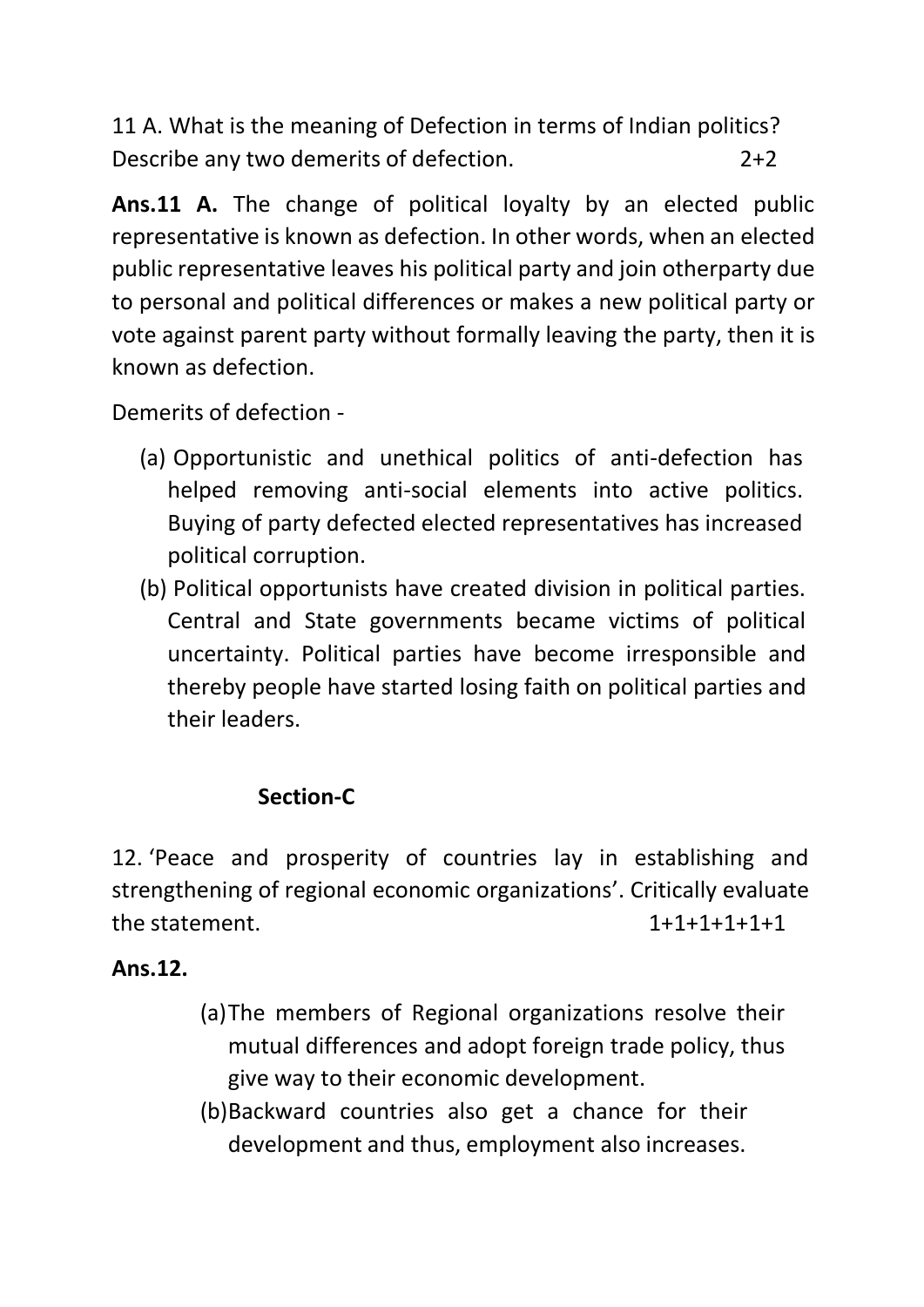- (c) Standard of living of every country is improved.
- (d)They get facilities of quality education, health and transport.
- (e)When the public gets satisfied, then its trust in Nation's policy increases and thus along with its capability, also corporates in its policies, which brings peace and prosperity in a country.
- (f) There are no chances of public outrage.

## OR

Give an account of the changing role of state in the light of Globalization. 1+1+1+1+1+1

## **Ans.**

- (a) Globalization results in an erosion of state capacity, i.e. the ability of government to do what they do.
- (b) All over the world, the old welfare state is now giving way to a more minimalist state that performs certain core functions, such as, the maintenance of law and order and the security of its citizens.
- (c) The entry and the increased role of multinational companies all over the world leads to a reduction in the capacity of government to take decisions on their own.
- (d) Globalization has also reduced the power of states to decide national and foreign policy voluntarily. They have been forced to follow the policies and decisions of international organizations.
- (e) There has been a change in the role of the state in making and implementing strict rules of import-export. Because globalization is based on the concept of rapid flow of people, things and ideas. Therefore, the barriers to permits, licenses etc. have been reduced, due to which the role of the state has also been reduced.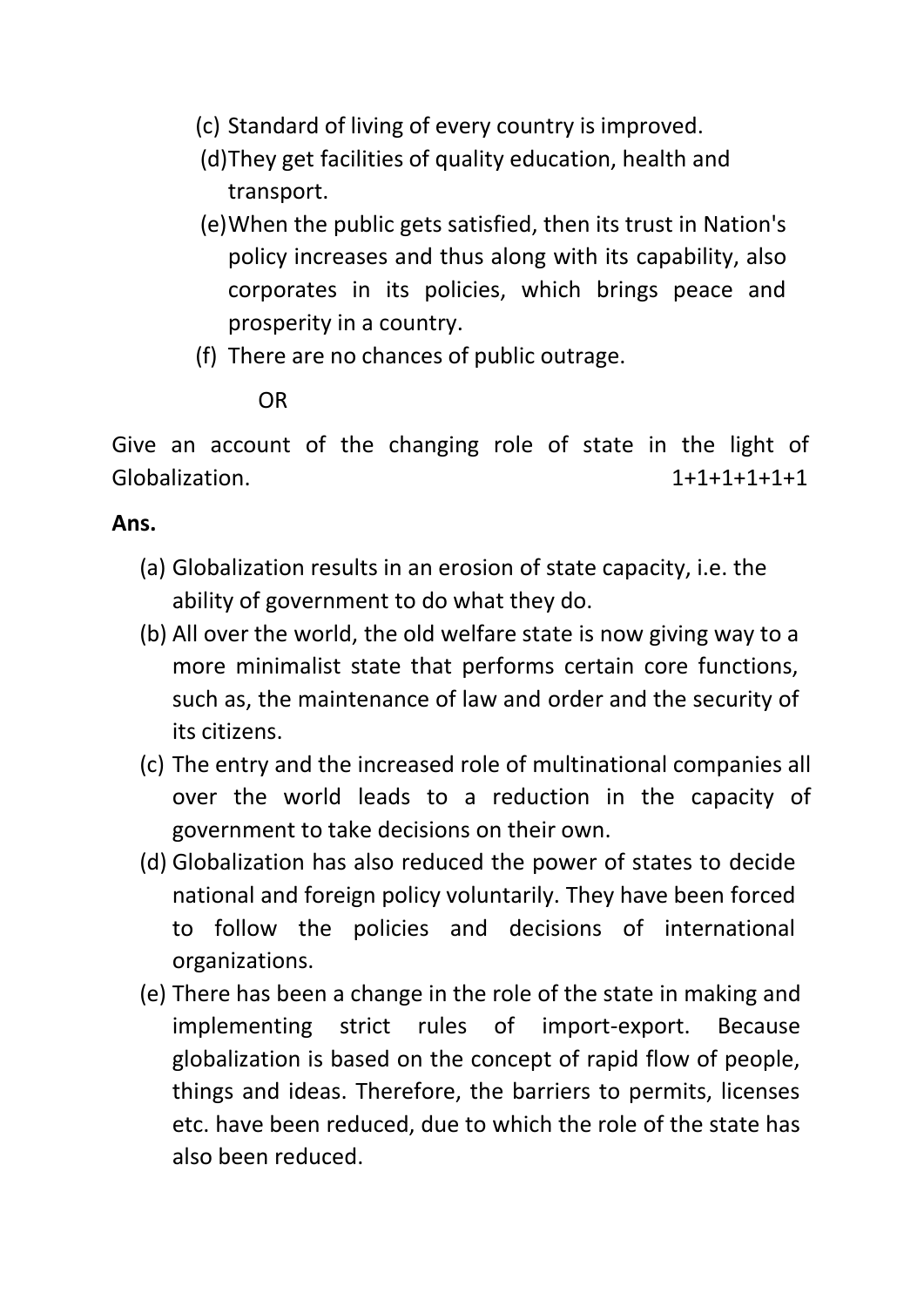(f) In some respects state capacity has received a boost as a consequence of globalization, with enhanced technologies available at the disposal of the state to collect information about its citizen. With the information, the state is better able to rule, not less able.

13. Critically evaluate the six main issues in Indian politics during the 21<sup>st</sup> century. 1+1+1+1+1+1+1

#### **Ans.13.**

- (a) Triple Talaq: Rights of women and dignity were upheld in the judgement and an end was put to the exploitation and insecurity of women.
- (b) Article 370: Special status of Jammu and Kashmir revoked, reaffirming that it is an integral part of India.
- (c) Farm Laws Repeal: There were a yearlong protest of farmers largely across Punjab and Western Uttar Pradesh and surmounting pressure on the government by Dharna in Delhi. This led to the intervention of Judiciary and formation of an expert committee. Finally, led to repeal .
- (d) CAA-NRC Law: To fast rack citizenship for minorities in neighboring states, however accumulated fears within Indian communities which led to country wide protests. Judiciary had to intervene. Finally, implementation was put on hold by the government.
- (e) Ram Janmabhoomi: This was a centuries long dispute and was reignited in the 1990s.It shaped the discourse of Indian Politics( rise of BJP).The case went to Supreme Court after Allahabad Court's judgement in 2010. An expert committee was formed by the Supreme Court. Finally judgement came in 2019 and the matter was put to rest.